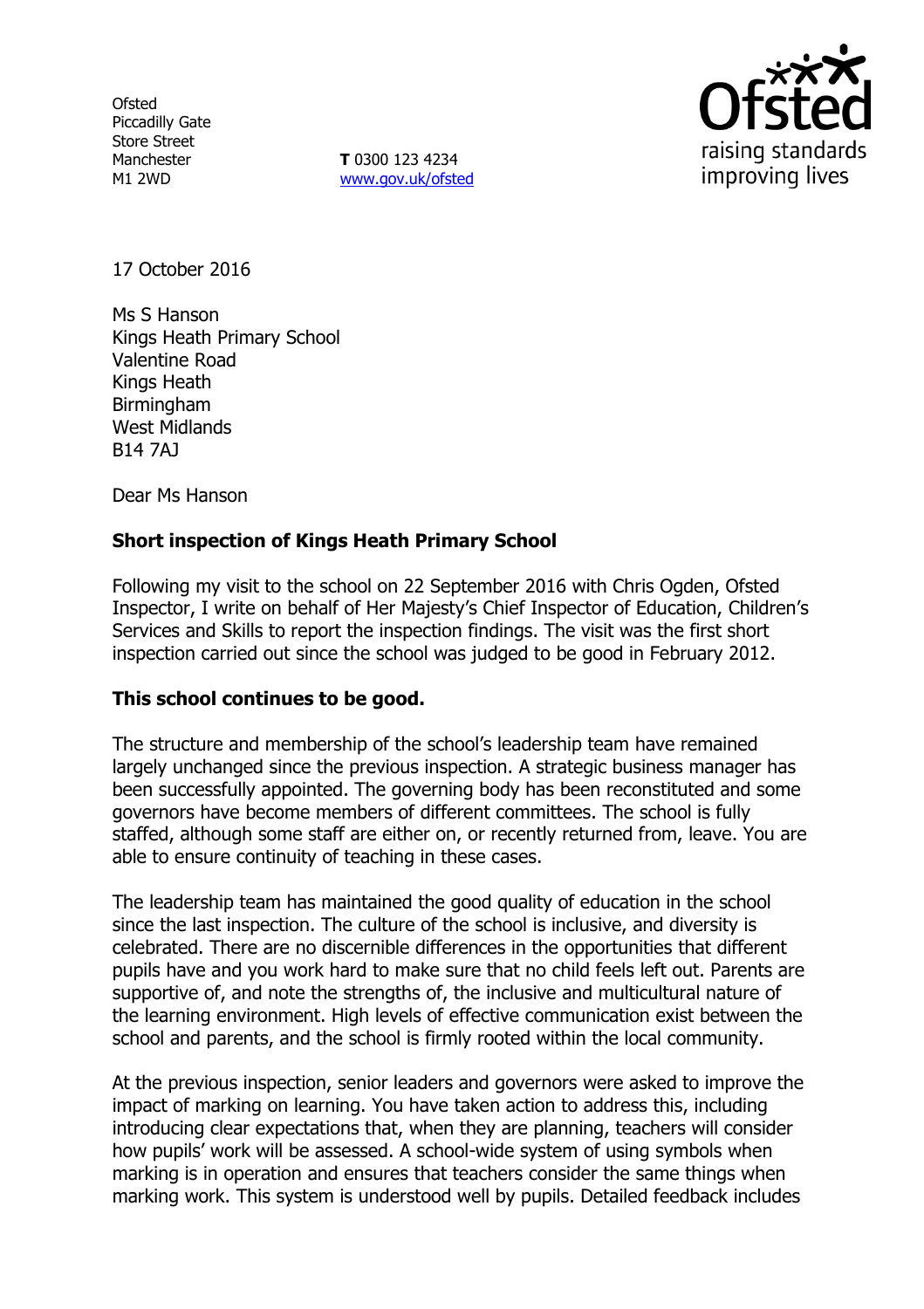

specific actions that pupils respond to in order to further their learning. Pupils also review their own work, and that of their classmates, providing useful comments about how it could be improved.

Following the last inspection, improving the quality of pupils' handwriting was identified as a particular priority. Leaders have successfully introduced a handwriting scheme. This is embedded throughout the school from Reception to Year 6. You have communicated clearly your expectations of handwriting and presentation to all staff. Leaders remain vigilant to ensure that your expectations are consistently met. For example, they check pupils' books and ensure that teachers include comments about handwriting when marking work. As you have effectively addressed handwriting, it is no longer an area needing improvement.

# **Safeguarding is effective.**

A culture of ensuring that all pupils are safe pervades the school. The leadership team makes sure that all safeguarding requirements are met. Arrangements are fit for purpose and records are detailed and of a high quality. Staff and governors have received relevant and up-to-date training and are clear about their roles and responsibilities around safeguarding children. Staff are confident that pupils are safe and that behaviour is consistently managed. A number of staff have undertaken enhanced safeguarding training, so a designated person is always available to report concerns to. There is clear and open communication between the leaders with specific responsibility for safeguarding. This contributes to the culture of vigilance within the school. Key leaders carefully monitor actions taken to support vulnerable pupils. Organisations external to the school are involved in a timely and appropriate manner when specialist support is required. Leaders keep careful records of incidents of bullying, and ensure that support is provided for victims and perpetrators in the rare instances that bullying occurs.

Pupils state that they feel safe at all times in school, and confidently explain what they would do in a range of situations to keep themselves safe. For example, they talk about e-safety, road safety and anti-bullying initiatives. Pupils are clear that there are adults at school whom they could talk to about any problems they may have. Parents agree that their children are safe at school, that children are well looked after and that concerns are promptly and successfully addressed. This view is summarised by one parent who commented, 'The senior leadership team is always very approachable and available to parents and pupils within and outside of school hours.'

### **Inspection findings**

■ Leaders have successfully introduced systems where teachers collect, use and pass on comprehensive information about how well pupils are doing to the next class teacher. This ensures that teachers know pupils' starting points, and are aware of any differences in the progress and attainment of different groups of pupils, for example disadvantaged pupils or those who speak English as an additional language. Teachers use this information to good effect in their planning, for example, how most-able pupils are grouped together for work and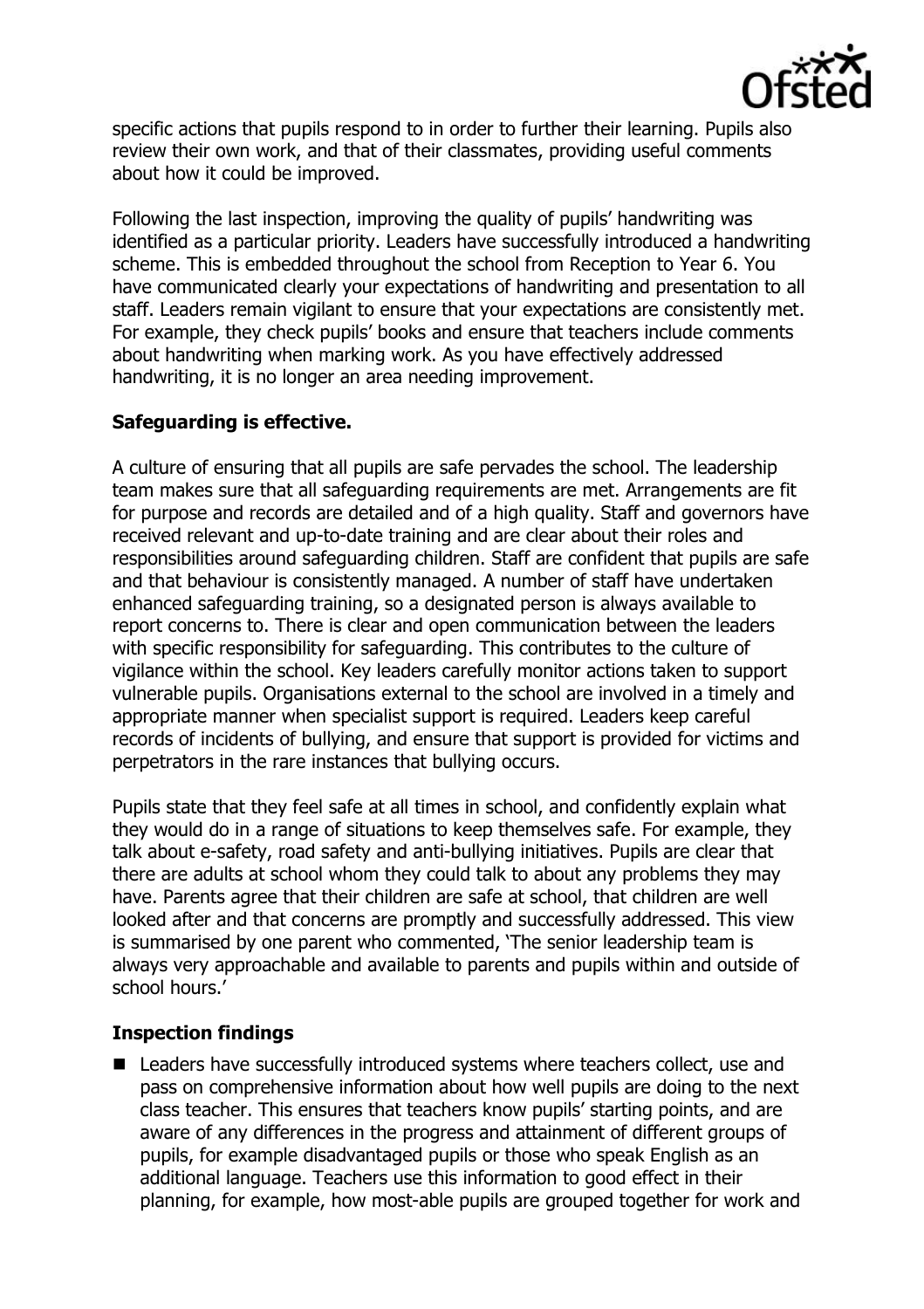

the tasks they are provided with. However, sometimes, in lessons, these pupils are not moved on to more challenging work when they are ready to do so.

- Governors are highly skilled and enthusiastic about the school. They use these qualities to good effect. Mindful of the benefits of strong governance, they take opportunities to network with governors from other schools, and use these experiences to validate their own work. Governors hold leaders to account and rigorously check the quality and validity of information provided. They use this to measure progress towards strategic goals. Strong communication between governors, and with leaders, ensures that there is a culture of openness and of self-evaluation at the school.
- Leaders make full use of the local authority's commissioned services. These include opportunities to form links with other schools. Kings Heath Primary School benefits from these networks, for example checking the standard of marking of key assessments. Middle leaders have enhanced their skills and confidence in monitoring the quality of teaching and learning. They use these skills well within their areas of responsibility to ensure that pupils make progress. Other schools benefit from the experience and expertise that exists at Kings Heath.
- Leaders rightly continue to make the further development of pupils' skills in writing a high priority, for example by arranging additional training and professional development for teachers. Opportunities for pupils to write at length in topic work are now included in the curriculum. Inspectors observed pupils creating an imaginative piece of writing in response to their learning about the ancient Egyptians. Teachers used questions effectively to identify particular features of writing, including grammar. Discussion in the classroom allowed pupils to share their writing, and make suggestions to each other about how their work could be further improved.
- Leadership of writing is strong, and detailed analysis identifies areas to further improve. Leaders have a clear view of the challenges that some pupils face to improve their writing. They are clear about future key actions to take for further development. Some of these changes, such as a focus on spelling, are in their infancy and so their effects are not yet demonstrable.
- $\blacksquare$  In the early years, children engage with a wide range of learning activities, indoors and outside. Adults make links between the curriculum and children's interests to engage them and encourage their participation. All adults within the setting regularly observe and assess children. As a result, the curriculum is carefully shaped to children's needs, and they are moved on to the next stage of development when ready.
- Over time, the proportion of children who achieve a good level of development at the end of Reception has increased and it is now above the national average. A smaller proportion of boys than girls achieve a good level of development, but this difference is diminishing.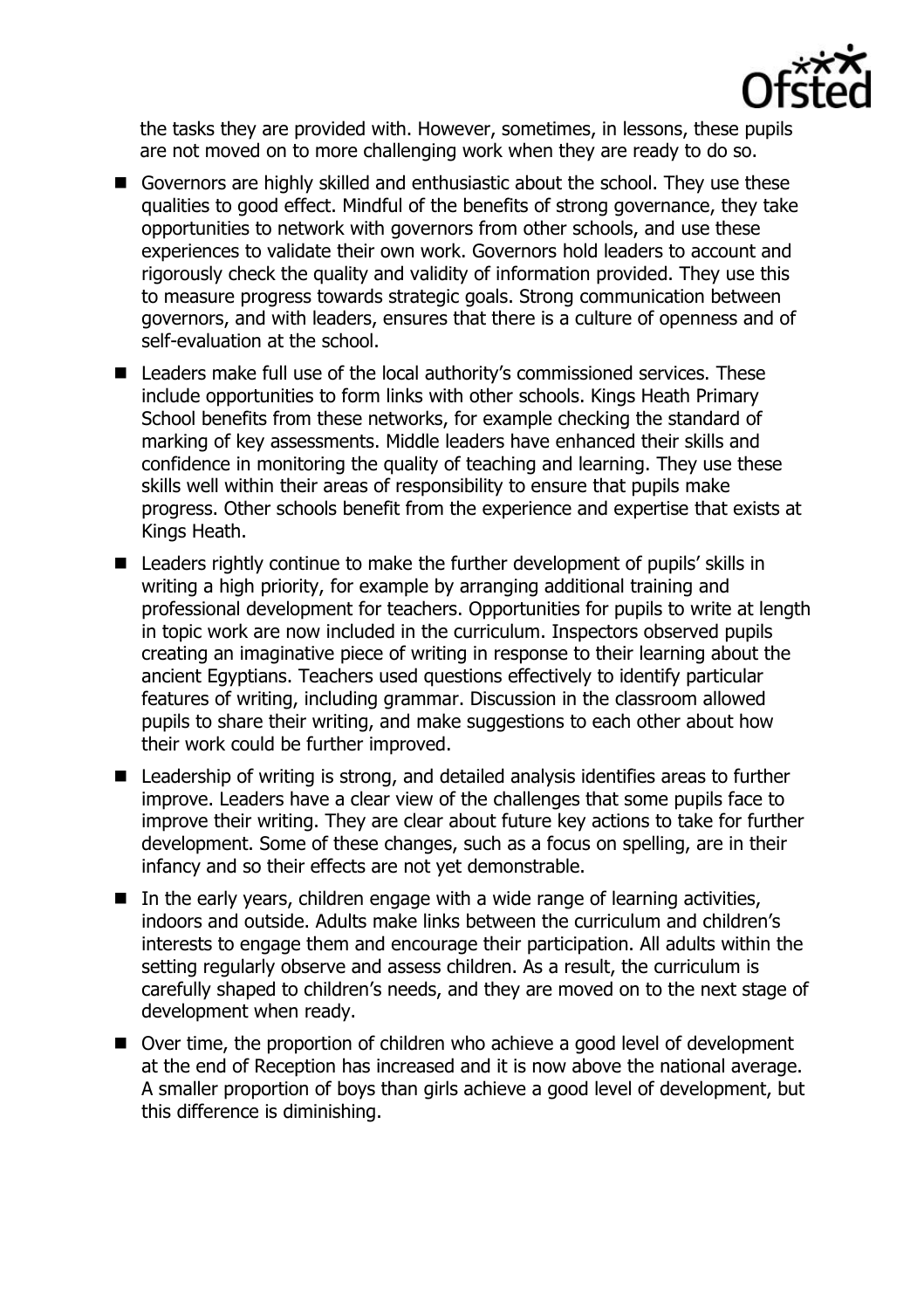

- **IMP** Improvements in outcomes at the end of Reception result in pupils entering key stage 1 with more security of basic skills. Levels of attainment at the end of key stage 1 are consistently above national levels, including for disadvantaged pupils. However, the proportion of disadvantaged pupils who achieve at higher levels in reading, writing and mathematics has historically been much lower than nationally. There are no notable differences between boys' and girls' attainment at key stage 1.
- By the end of key stage 2, differences between pupils' progress in writing and their progress in reading and mathematics are diminishing because rates of progress in writing have increased. However, pupils, particularly those who are disadvantaged, still make slower progress in writing than in reading and mathematics. Also, the proportion of pupils working at greater depth within the expected standard in writing is lower than the national average.
- Pupils describe a friendly, tolerant and inclusive culture at the school. They state that all pupils are included, and those who are new or different are welcomed into the school community. Pupils are clear that equality of opportunity sometimes means differences in provision, and can give examples of how some of their peers receive extra support to give them the same opportunities in school.
- Pupils' attendance continues to be similar to the national average, overall. However, absence rates of pupils who have special educational needs and/or disabilities, and those who are disadvantaged, remain high.
- Leaders continue to make attendance a priority, and investigate the main reasons for some pupils' persistent absence. Additional strategies to improve attendance have been implemented, including meeting with some parents to explore issues of poor attendance. Governors have tracked the impact of these meetings and report their positive effect on the attendance of some pupils. However, this has not substantially altered overall absence rates of these key groups. Leaders plan further innovation to address the important issue of regular attendance for all pupils.

# **Next steps for the school**

Leaders and governors should ensure that:

- **P** pupils' progress in writing continues to improve so that it matches the rates of progress they make in reading and mathematics
- $\blacksquare$  the attendance of pupils who are persistently absent from school improves, particularly those who are disadvantaged or have special educational needs and/or disabilities.